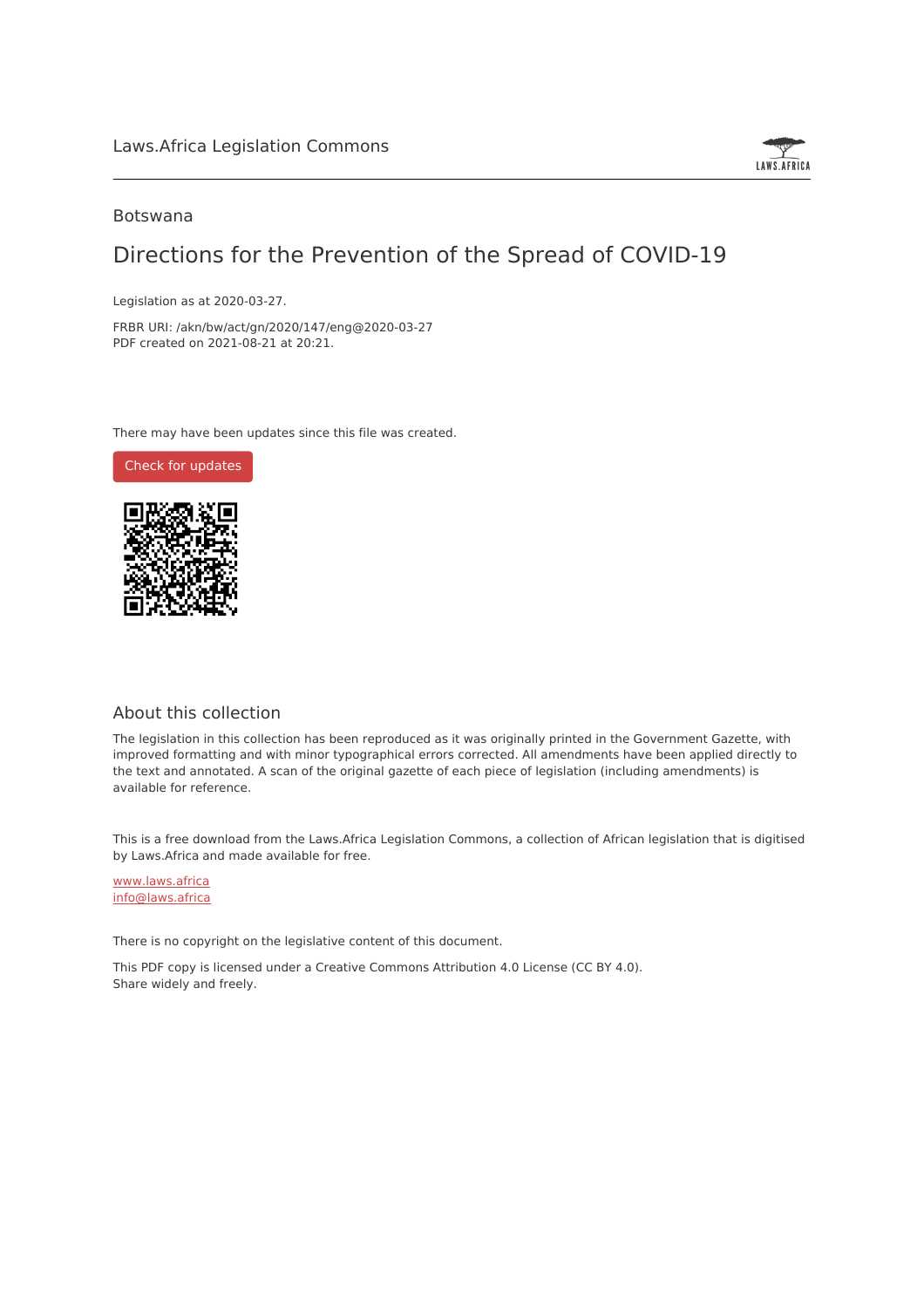# **Table of Contents**

| Directions for the Prevention of the Spread of COVID-19 | 3              |
|---------------------------------------------------------|----------------|
| Government Notice 147 of 2020                           | 3              |
| 1. Most effective prevention                            | 3              |
| 2. Travel                                               | 3              |
| 3. Suspension of licences                               | 3              |
| 4. Social distancing                                    | $\overline{4}$ |
| 5. General advice to the public $-$                     | $\overline{4}$ |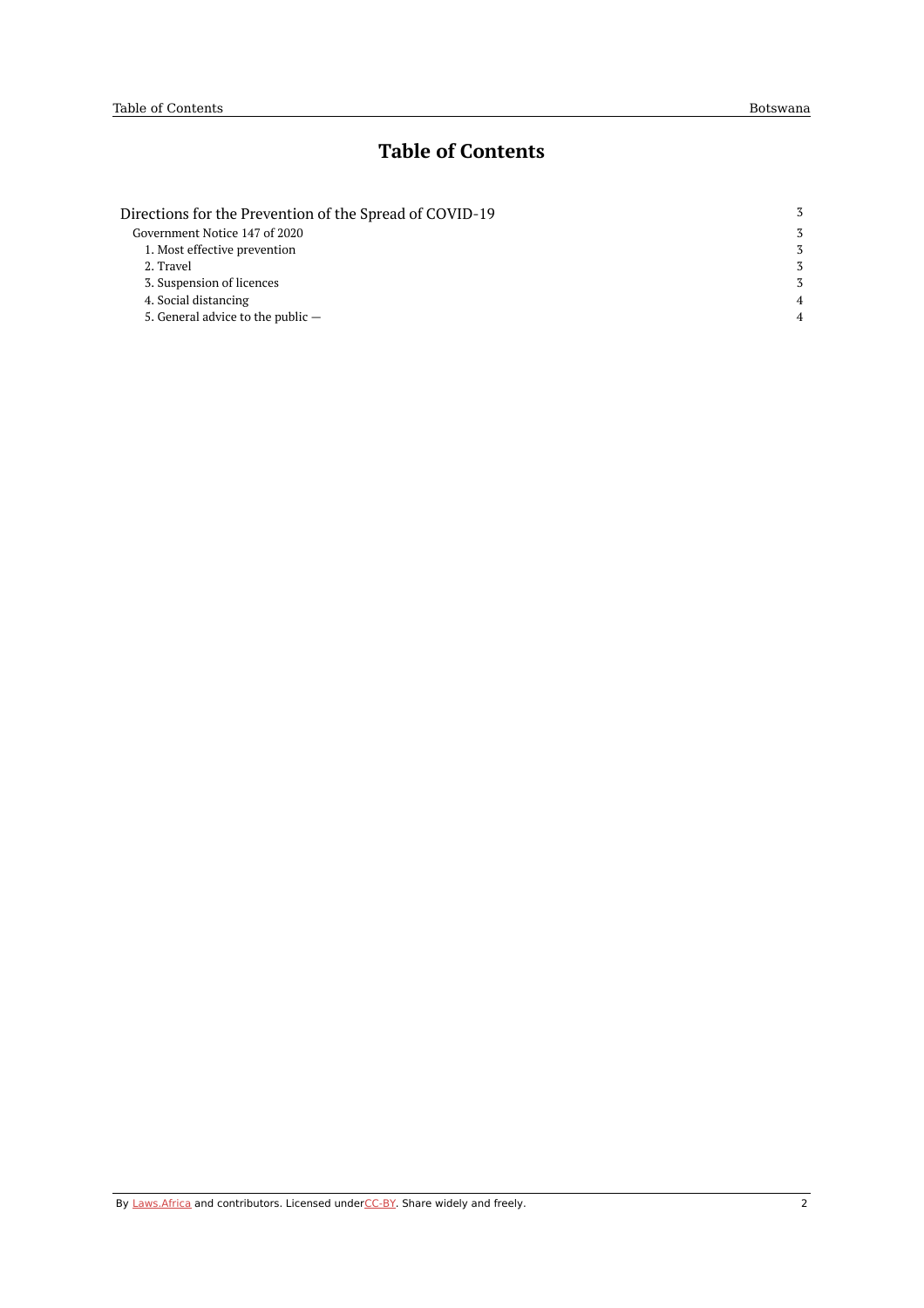#### **Botswana**

# <span id="page-2-1"></span><span id="page-2-0"></span>**Directions for the Prevention of the Spread of COVID-19**

## **Government Notice 147 of 2020**

Published in [Government](https://commons.laws.africa/akn/bw/act/gn/2020/147/media/publication/bw-act-gn-2020-147-publication-document.pdf) Gazette no. 29 on 27 March 2020 **Commenced on 27 March 2020**

*[Up to date as at 27 March 2020]*

The Director of Health Services hereby gives the following direction under section 25 of the Public Health Act —

## <span id="page-2-2"></span>**1. Most effective prevention**

The most effective prevention of transmission of COVID-19 is frequent hand wash with clean water and soap for at least 40 seconds.

### <span id="page-2-3"></span>**2. Travel**

- (a) All persons coming to Botswana from high risk countries (as defined by the World Health Organization (WHO)) or any other country, shall not be allowed entry into Botswana until further notice;
- (b) Issuance of Visa at Ports of entry and at all Embassies for any person from high risk areas is suspended with immediate effect until further notice;
- (c) Current visas of persons from high risk countries are cancelled with immediate effect until further notice;
- (d) International travel by all Government employees, parastatals and State owned entities is suspended with immediate effect until further notice;
- (e) All Government, parastatals and State owned entities' international meetings and conferences are cancelled until further notice; and
- (f) All public gatherings of more than 10 people is prohibited. For the purpose of this paragraph, public gathering includes but is not limited to —
	- (i) religious activities,
	- (ii) sports events,
	- (iii) conferences,
	- (iv) wedding celebrations,
	- (v) music concerts,
	- (vi) parties,
	- (vii) cinemas; or
	- (viii) any other activity or place where the public gathers (with the exception provided under the heading "Social distancing"),

Provided that the 10 people gathering limit shall not apply to a meeting of Cabinet or Parliament or any other Government structure to help fight COVID-19 but issues of social distancing shall be strictly adhered to.

### <span id="page-2-4"></span>**3. Suspension of licences**

The public is advised that the following licenses have been suspended until further notice —

By [Laws.Africa](https://edit.laws.africa/widgets/pdf-attribution) and contributors. Licensed und[erCC-B](https://edit.laws.africa/widgets/pdf-cc-by)Y. Share widely and freely. 3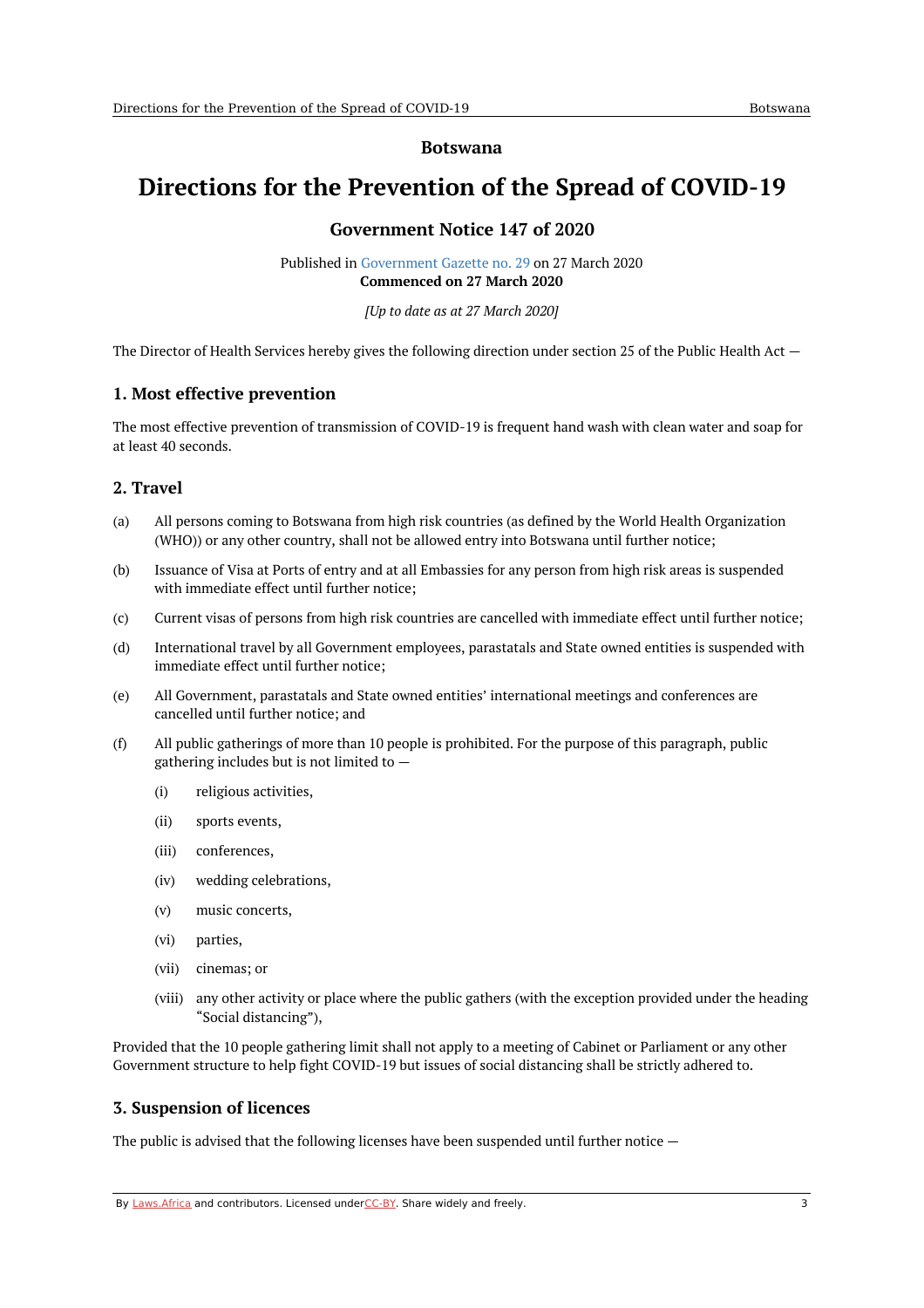- (a) a betting licence;
- (b) a bingo licence;
- (c) a bingo machine licence;
- (d) a bookmaker's licence;
- (e) a casino licence;
- (f) a gambling establishment licence;
- (g) a gambling machine licence;
- (h) a lottery licence;
- (i) a lottery machine licence;
- (j) a racing licence;
- (k) a testing agent licence;
- (l) a totalisator licence;
- (m) an amusement arcade;
- (n) hair or beauty parlour;
- (o) gymnasium; and
- (p) cross border passenger transport road permit.

#### <span id="page-3-0"></span>**4. Social distancing**

- (a) The public shall maintain a maximum of 25 individuals and a distance of  $1 - 2$  metres between individual persons in —
	- (i) Banks,
	- (ii) Restaurants, including take-away restaurants,
	- (iii) Supermarkets/shops,
	- (iv) Pharmacies,
	- (v) Post offices,
	- (vi) Government service departments, and
	- (vii) Memorial services;
- (b) The public shall maintain a maximum of 50 individuals and a distance of  $1 - 2$  metres between individual persons during funerals proceedings.
- (c) Funerals and memorial services shall not last more than 2 hours and food shall not be provided thereat (with the exception of the family members);
- (d) Visits to rehabilitation centres including prisons, refugee camp or centre for illegal immigrants are not allowed (with exceptions to consulting Attorneys).

#### <span id="page-3-1"></span>**5. General advice to the public —**

- (a) To frequently wash hands with soap and clean water;
- (b) To postpone all non-essential travel within Botswana;

By [Laws.Africa](https://edit.laws.africa/widgets/pdf-attribution) and contributors. Licensed und[erCC-B](https://edit.laws.africa/widgets/pdf-cc-by)Y. Share widely and freely. 4